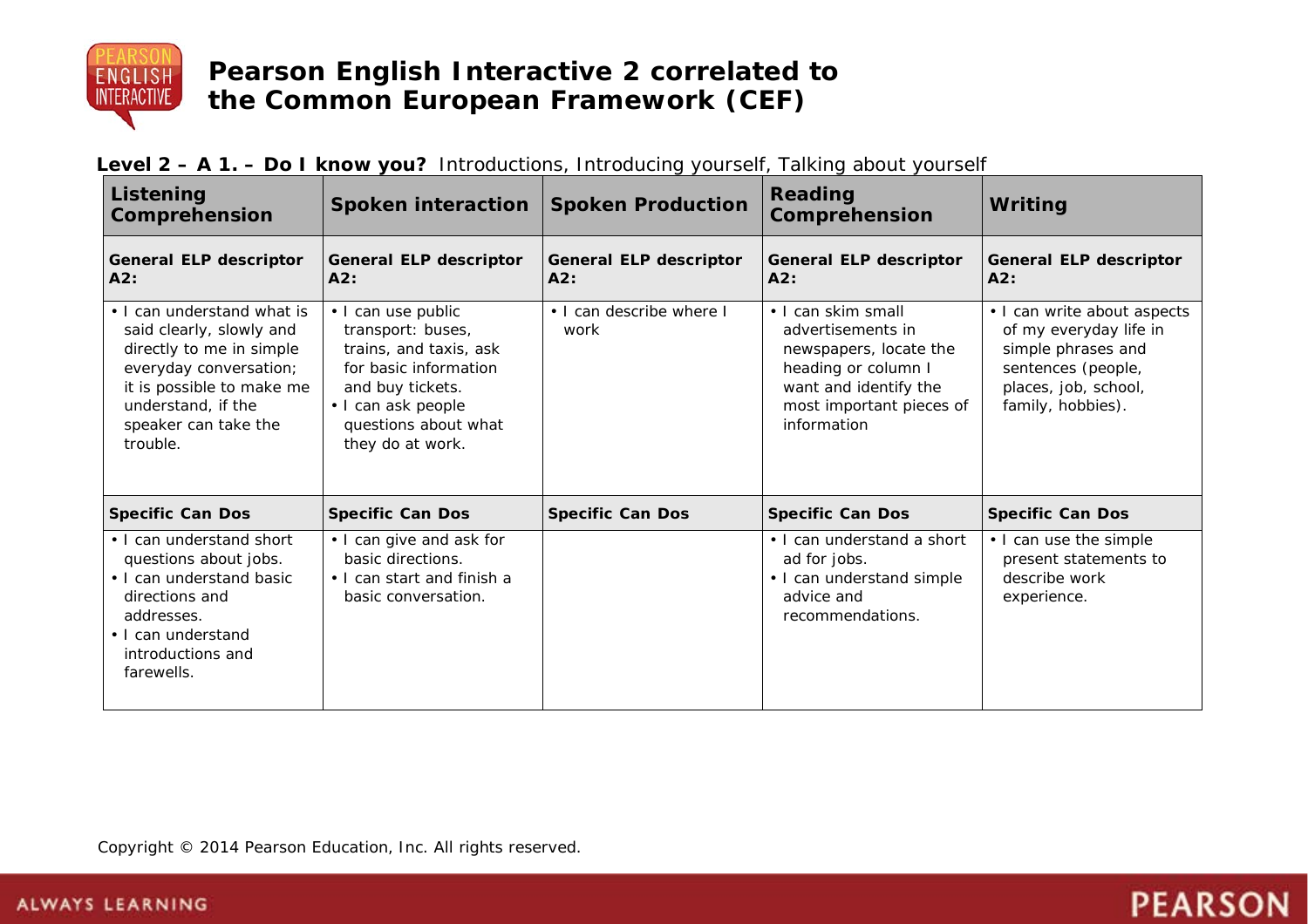

| Listening<br>Comprehension                                                                                                                                                                                                                                                                                                                                                                                            | <b>Spoken interaction</b>                                                                                                     | <b>Spoken Production</b>                                | <b>Reading</b><br>Comprehension                                                                                                                                     | Writing                                                                                                               |
|-----------------------------------------------------------------------------------------------------------------------------------------------------------------------------------------------------------------------------------------------------------------------------------------------------------------------------------------------------------------------------------------------------------------------|-------------------------------------------------------------------------------------------------------------------------------|---------------------------------------------------------|---------------------------------------------------------------------------------------------------------------------------------------------------------------------|-----------------------------------------------------------------------------------------------------------------------|
| <b>General ELP descriptor</b><br>A2:                                                                                                                                                                                                                                                                                                                                                                                  | <b>General ELP descriptor</b><br>A2:                                                                                          | <b>General ELP descriptor</b><br>A2:                    | <b>General ELP descriptor</b><br>A2:                                                                                                                                | <b>General ELP descriptor</b><br>A2:                                                                                  |
| • I can understand what is<br>said clearly, slowly and<br>directly to me in simple<br>everyday conversation;<br>it is possible to make me<br>understand, if the<br>speaker can take the<br>trouble.<br>· I can recognise phrases,<br>words and expressions<br>related to areas of most<br>immediate priority (e.g.<br>very basic personal and<br>family information,<br>shopping, local<br>geography,<br>employment). |                                                                                                                               |                                                         | • I can understand short<br>narratives about<br>everyday things dealing<br>with topics which are<br>familiar to me if the text<br>is written in simple<br>language. | . I can write short,<br>simple notes, letters<br>and messages                                                         |
| <b>Specific Can Dos</b>                                                                                                                                                                                                                                                                                                                                                                                               | <b>Specific Can Dos</b>                                                                                                       | <b>Specific Can Dos</b>                                 | <b>Specific Can Dos</b>                                                                                                                                             | <b>Specific Can Dos</b>                                                                                               |
| • I can identify a person<br>from a simple<br>description.<br>• I can understand<br>introductions.<br>• I can understand simple<br>apologies and<br>appreciation.                                                                                                                                                                                                                                                     | • I can make simple<br>introductions and<br>reply to an<br>introduction.<br>• I can start and finish a<br>basic conversation. | · I can describe basic<br>characteristics of<br>people. | • I can understand a short<br>text about people and<br>jobs.                                                                                                        | • I can write an informal<br>memo introducing<br>someone.<br>• I can describe what a<br>person likes and<br>dislikes. |

| Level 2 A.2 - Somebody New People and personalities, Introducing people, Describing people |  |  |  |
|--------------------------------------------------------------------------------------------|--|--|--|
|--------------------------------------------------------------------------------------------|--|--|--|

Copyright © 2014 Pearson Education, Inc. All rights reserved.

# **PEARSON**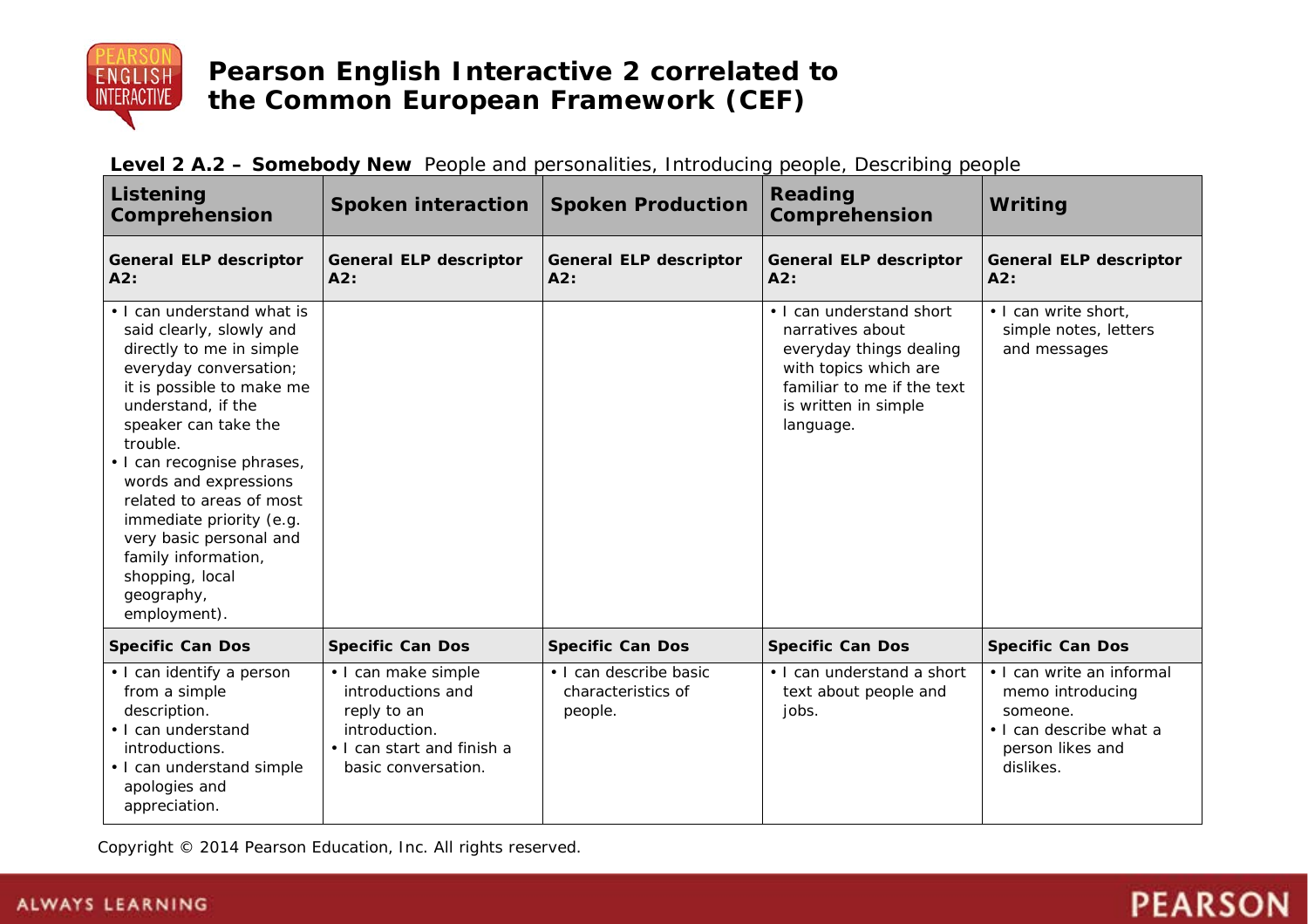

| Listening<br>Comprehension                                                                                                                                                                                     | Spoken interaction                         | <b>Spoken Production</b>                                                                                     | Reading<br>Comprehension                                                                                                                                            | Writing                                                                                                                                        |
|----------------------------------------------------------------------------------------------------------------------------------------------------------------------------------------------------------------|--------------------------------------------|--------------------------------------------------------------------------------------------------------------|---------------------------------------------------------------------------------------------------------------------------------------------------------------------|------------------------------------------------------------------------------------------------------------------------------------------------|
| <b>General ELP descriptor</b><br>A2:                                                                                                                                                                           | <b>General ELP descriptor</b><br>A2:       | <b>General ELP descriptor</b><br>A2:                                                                         | General ELP descriptor<br>A2:                                                                                                                                       | General ELP descriptor<br>A2:                                                                                                                  |
| · I can recognize phrases,<br>words and expressions<br>related to areas of most<br>immediate priority (e.g.<br>very basic personal and<br>family information,<br>shopping, local<br>geography,<br>employment). | • I can order something<br>to eat or drink |                                                                                                              | • I can understand short<br>narratives about<br>everyday things dealing<br>with topics which are<br>familiar to me if the text<br>is written in simple<br>language. | • I can write about<br>aspects of my everyday<br>life in simple phrases<br>and sentences (people,<br>places, job, school,<br>family, hobbies). |
| <b>Specific Can Dos</b>                                                                                                                                                                                        | <b>Specific Can Dos</b>                    | <b>Specific Can Dos</b>                                                                                      | <b>Specific Can Dos</b>                                                                                                                                             | <b>Specific Can Dos</b>                                                                                                                        |
| • I can understand a<br>person ordering food (in<br>a snack bar).<br>• I can understand<br>expressions related to<br>food orders.                                                                              | • I can order food in a<br>snack bar.      | • I can express<br>preferences for<br>ordering food.<br>• I can talk about<br>quantities and food<br>orders. | • I can understand a<br>simple recipe.<br>• I can understand a<br>short, simple text about<br>food and quantities.                                                  | • I can describe food from<br>my country.                                                                                                      |

**PEARSON** 

| Level 2 A.3 - Quick Lunch Food Ordering food, Talking about quantities |  |
|------------------------------------------------------------------------|--|
|------------------------------------------------------------------------|--|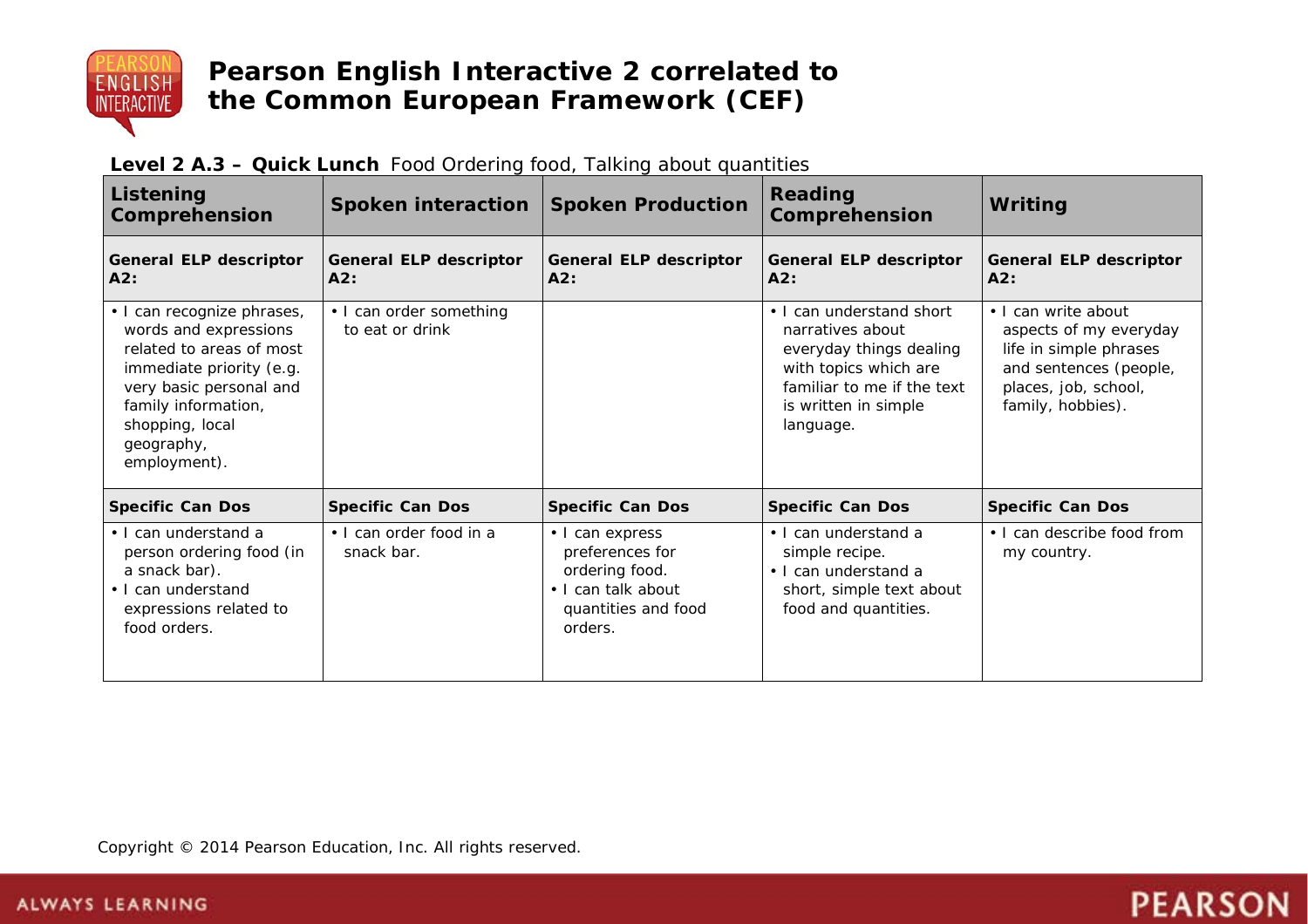

**Level 2 A.4 — What a Weekend** Activities and entertainment, Asking/talking about personal activities,

Making small talk

| Listening<br>Comprehension                                                                                                                                                                                                                                                                                                                                                      | <b>Spoken interaction</b>                                                                                                           | <b>Spoken Production</b>                                                                                                                                                | Reading<br>Comprehension                                                                                                            | Writing                                                                                                                                       |
|---------------------------------------------------------------------------------------------------------------------------------------------------------------------------------------------------------------------------------------------------------------------------------------------------------------------------------------------------------------------------------|-------------------------------------------------------------------------------------------------------------------------------------|-------------------------------------------------------------------------------------------------------------------------------------------------------------------------|-------------------------------------------------------------------------------------------------------------------------------------|-----------------------------------------------------------------------------------------------------------------------------------------------|
| <b>General ELP descriptor</b><br>A2:                                                                                                                                                                                                                                                                                                                                            | <b>General ELP descriptor</b><br>A2:                                                                                                | <b>General ELP descriptor</b><br>A2:                                                                                                                                    | <b>General ELP descriptor</b><br>A2:                                                                                                | <b>General ELP descriptor</b><br>A2:                                                                                                          |
| • I can understand what is<br>said clearly, slowly and<br>directly to me in simple<br>everyday conversation; it<br>is possible to make me<br>understand, if the<br>speaker can take the<br>trouble.<br>. I can understand the<br>essential information in<br>short recorded passages<br>dealing with predictable<br>everyday matters which<br>are spoken slowly and<br>clearly. | • I can ask people<br>questions about what<br>they do at work and in<br>free time, and answer<br>such questions<br>addressed to me. | • I can give short, basic<br>descriptions of events.<br>• I can describe past<br>activities and personal<br>experiences (e.g. the<br>last weekend, my last<br>holiday). | • I can find the most<br>important information<br>on leisure time<br>activities, exhibitions,<br>etc., in information<br>brochures. | • I can describe an<br>event in simple<br>sentences and report<br>what happened when<br>and where (for<br>example a party or an<br>accident). |
| <b>Specific Can Dos</b>                                                                                                                                                                                                                                                                                                                                                         | <b>Specific Can Dos</b>                                                                                                             | <b>Specific Can Dos</b>                                                                                                                                                 | <b>Specific Can Dos</b>                                                                                                             | <b>Specific Can Dos</b>                                                                                                                       |
| • I can understand people<br>talking about their free<br>time, if the information is<br>simple and clear.<br>• I can understand<br>description of past<br>activities.<br>• I can understand simple<br>suggestions.                                                                                                                                                              |                                                                                                                                     | . I can talk about my free<br>time and traveling.                                                                                                                       | • I can understand key<br>points in a brochure.<br>• I can understand simple<br>travel information.                                 | • I can give basic travel<br>information in short<br>sentences.<br>· I can describe a simple<br>past event.                                   |

**PEARSON**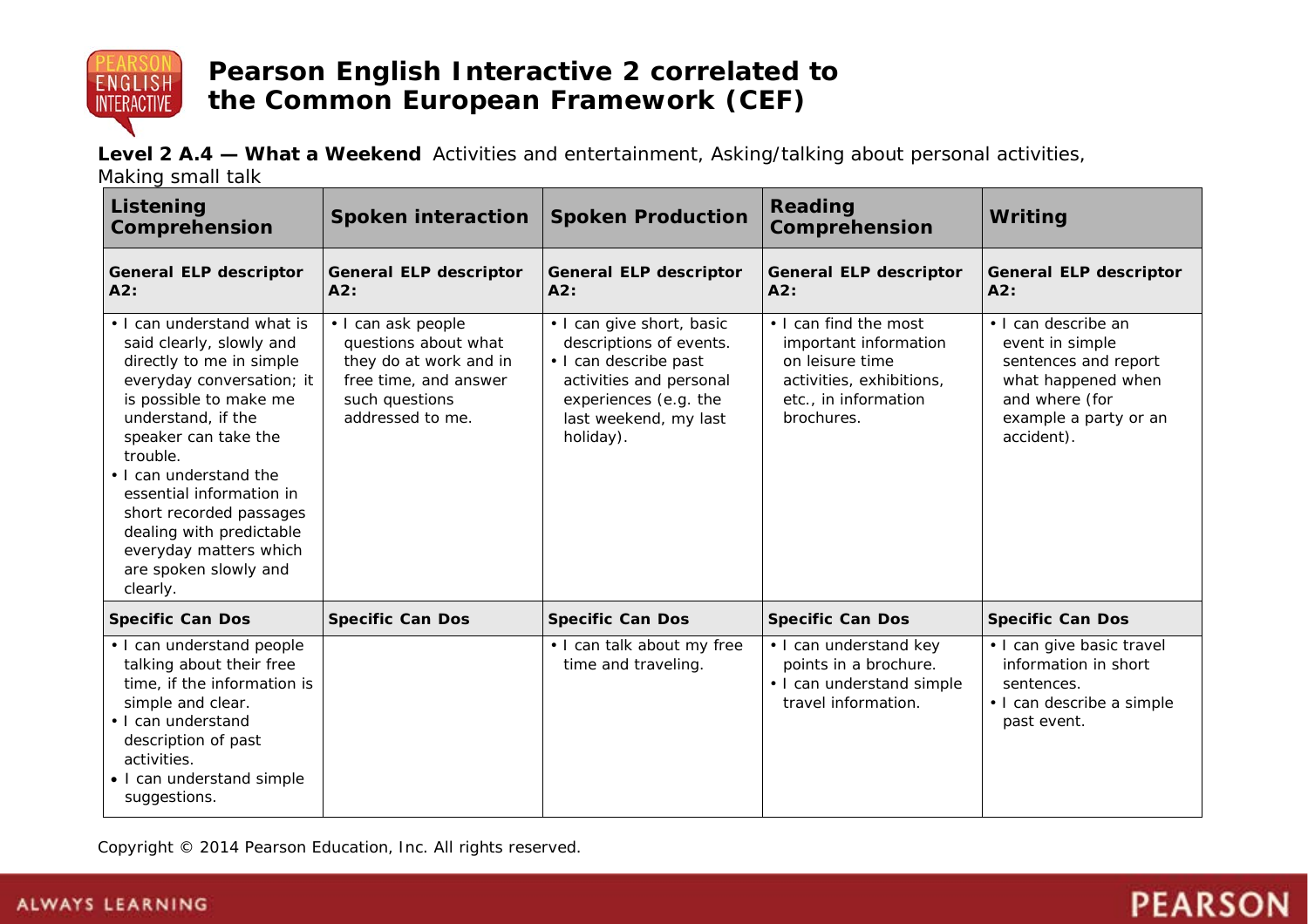

| Level 2 A.5 - Working Smart Technology and computers, Giving instructions, Asking for instructions |  |  |
|----------------------------------------------------------------------------------------------------|--|--|
|----------------------------------------------------------------------------------------------------|--|--|

| Listening<br><b>Comprehension</b>                                                                                                                                                                              | Spoken interaction   Spoken Production              |                                                                        | <b>Reading</b><br>Comprehension                                                                                                                                                                           | Writing                                          |
|----------------------------------------------------------------------------------------------------------------------------------------------------------------------------------------------------------------|-----------------------------------------------------|------------------------------------------------------------------------|-----------------------------------------------------------------------------------------------------------------------------------------------------------------------------------------------------------|--------------------------------------------------|
| <b>General ELP descriptor</b><br>A2:                                                                                                                                                                           | <b>General ELP descriptor</b><br>A2:                | <b>General ELP descriptor</b><br>A2:                                   | General ELP descriptor<br>A2:                                                                                                                                                                             | <b>General ELP descriptor</b><br>A2:             |
| · I can recognize phrases,<br>words and expressions<br>related to areas of most<br>immediate priority (e.g.<br>very basic personal and<br>family information,<br>shopping, local<br>geography,<br>employment). | • I can discuss with<br>other people what to<br>do. |                                                                        | • I can understand simple<br>user's instructions for<br>equipment (for example,<br>a public telephone).<br>• I can understand<br>feedback messages or<br>simple help indications<br>in computer programs. |                                                  |
| <b>Specific Can Dos</b>                                                                                                                                                                                        | <b>Specific Can Dos</b>                             | <b>Specific Can Dos</b>                                                | <b>Specific Can Dos</b>                                                                                                                                                                                   | <b>Specific Can Dos</b>                          |
| • I can identify simple<br>instructions.<br>• I can understand when<br>I have to or need to<br>do something.                                                                                                   | • I can ask for and give<br>simple instructions.    | • I can talk about<br>obligation and necessity<br>in simple sentences. | • I can understand simple<br>written information<br>about computers                                                                                                                                       | • I can give simple<br>instructions in an e-mail |

**PEARSON**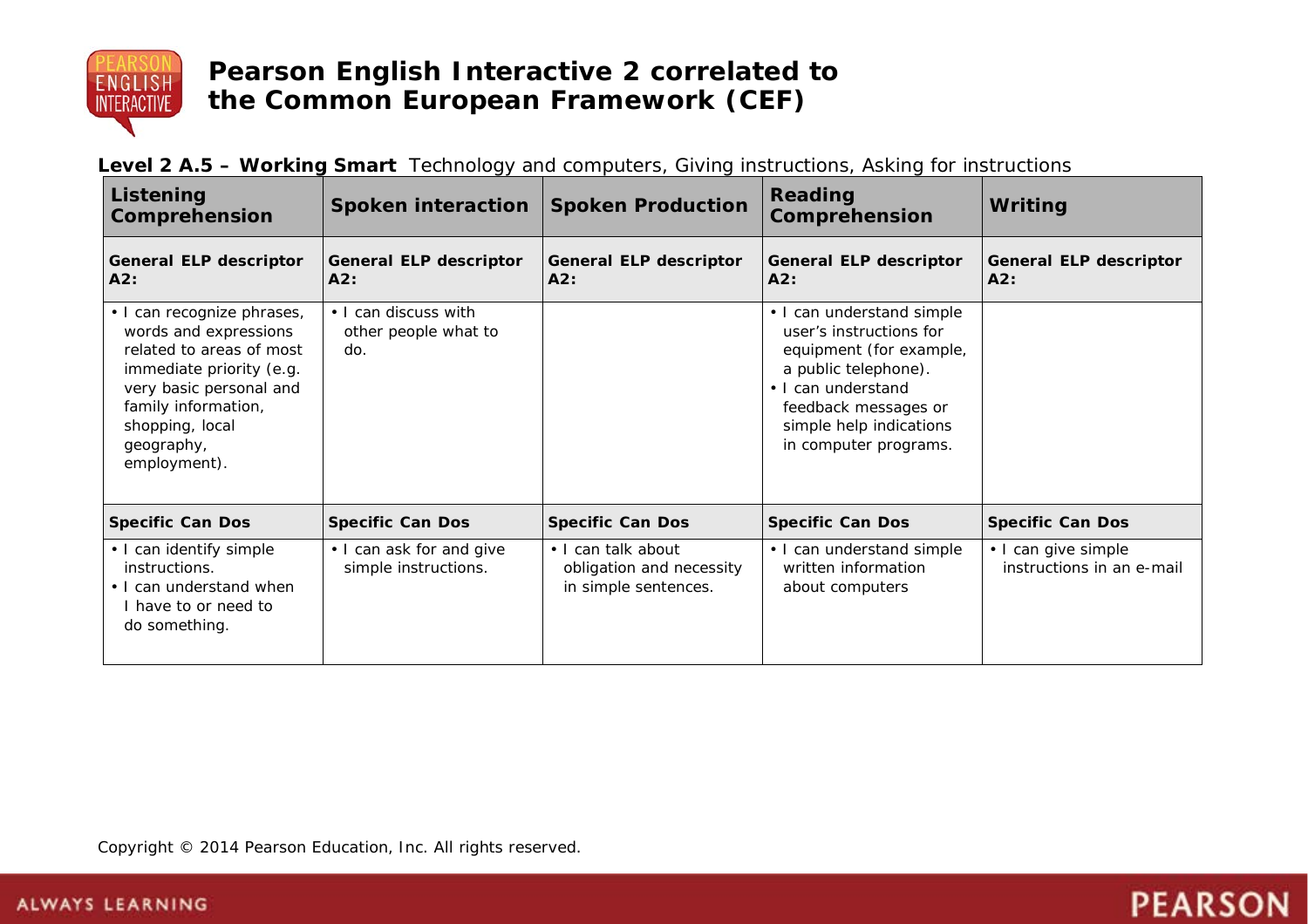

| Level 2 B.1 - Feeling Down Health, Sympathizing, Talking about health |  |  |  |
|-----------------------------------------------------------------------|--|--|--|
|-----------------------------------------------------------------------|--|--|--|

| Listening<br><b>Comprehension</b>                                                                                                                                                                              | Spoken interaction                                           | <b>Spoken Production</b>                             | Reading<br>Comprehension                                                                                                                                               | <b>Writing</b>                                                 |
|----------------------------------------------------------------------------------------------------------------------------------------------------------------------------------------------------------------|--------------------------------------------------------------|------------------------------------------------------|------------------------------------------------------------------------------------------------------------------------------------------------------------------------|----------------------------------------------------------------|
| <b>General ELP descriptor</b><br>A2:                                                                                                                                                                           | <b>General ELP descriptor</b><br>A2:                         | <b>General ELP descriptor</b><br>A2:                 | <b>General ELP descriptor</b><br>A2:                                                                                                                                   | <b>General ELP descriptor</b><br>A2:                           |
| • I can recognize phrases,<br>words and expressions<br>related to areas of most<br>immediate priority (e.g.<br>very basic personal and<br>family information,<br>shopping, local<br>geography,<br>employment). |                                                              | • I can give short, basic<br>descriptions of events. | • I can understand short<br>narratives about<br>everyday things<br>dealing with topics<br>which are familiar to<br>me if the text is<br>written in simple<br>language. | • I can write short,<br>simple notes, letters<br>and messages. |
| <b>Specific Can Dos</b>                                                                                                                                                                                        | <b>Specific Can Dos</b>                                      | <b>Specific Can Dos</b>                              | <b>Specific Can Dos</b>                                                                                                                                                | <b>Specific Can Dos</b>                                        |
| • I can understand basic<br>conversations about<br>health and describing<br>symptoms.                                                                                                                          | • I can ask and tell<br>someone about my<br>health symptoms. | • I can talk about health<br>problems.               | • I can understand basic<br>health advice.                                                                                                                             | • I can give simple<br>advice on health.                       |

**PEARSON**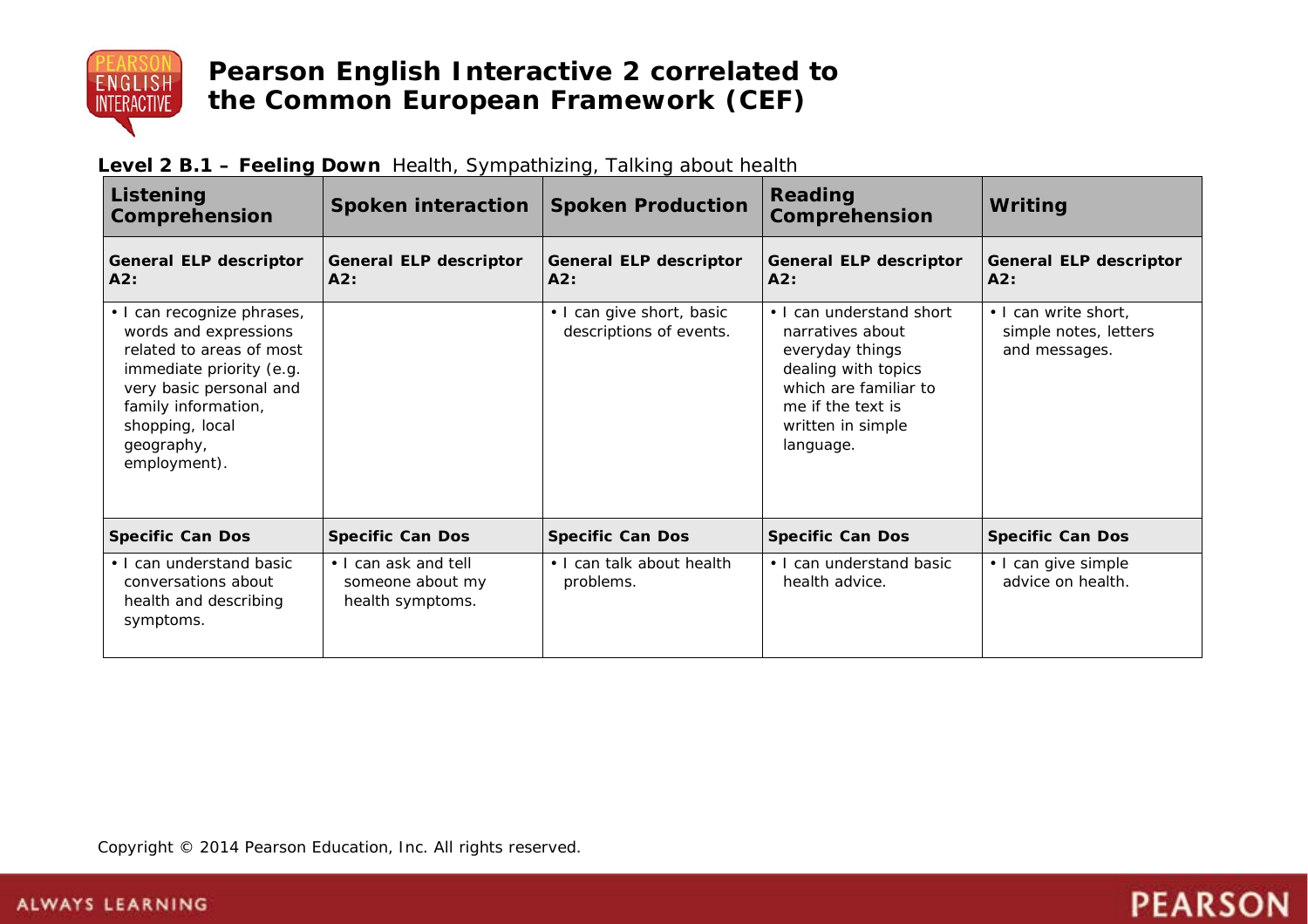

| Listening<br>Comprehension                                                                                                                                                                          | <b>Spoken interaction</b>                                             | <b>Spoken Production</b>                   | Reading<br>Comprehension                                                                                                                                                           | Writing                                                        |
|-----------------------------------------------------------------------------------------------------------------------------------------------------------------------------------------------------|-----------------------------------------------------------------------|--------------------------------------------|------------------------------------------------------------------------------------------------------------------------------------------------------------------------------------|----------------------------------------------------------------|
| <b>General ELP descriptor</b><br>A2:                                                                                                                                                                | <b>General ELP descriptor</b><br>A2:                                  | <b>General ELP descriptor</b><br>A2:       | General ELP descriptor<br>A2:                                                                                                                                                      | <b>General ELP descriptor</b><br>A2:                           |
| • I can understand what is<br>said clearly, slowly and<br>directly to me in simple<br>everyday conversation;<br>it is possible to make me<br>understand, if the<br>speaker can take the<br>trouble. | • I can ask for and give<br>directions referring to<br>a map or plan. |                                            | • I can understand simple<br>written messages from<br>friends or colleagues, for<br>example saying when<br>we should meet to play<br>football or asking me to<br>be at work early. | • I can write short,<br>simple notes, letters<br>and messages. |
| <b>Specific Can Dos</b>                                                                                                                                                                             | <b>Specific Can Dos</b>                                               | <b>Specific Can Dos</b>                    | <b>Specific Can Dos</b>                                                                                                                                                            | <b>Specific Can Dos</b>                                        |
| • I can understand<br>simple directions and<br>addresses.                                                                                                                                           | • I can ask about<br>numbers and street<br>addresses.                 | • I can describe<br>localities and places. | • I can understand simple<br>directions in an e-mail<br>• I can understand<br>somebody's simple<br>feelings.                                                                       | • I can give simple<br>directions in an e-<br>mail.            |

**PEARSON** 

## **Level 2 B.2 – Late Again** Transportation, Giving directions, Asking for directions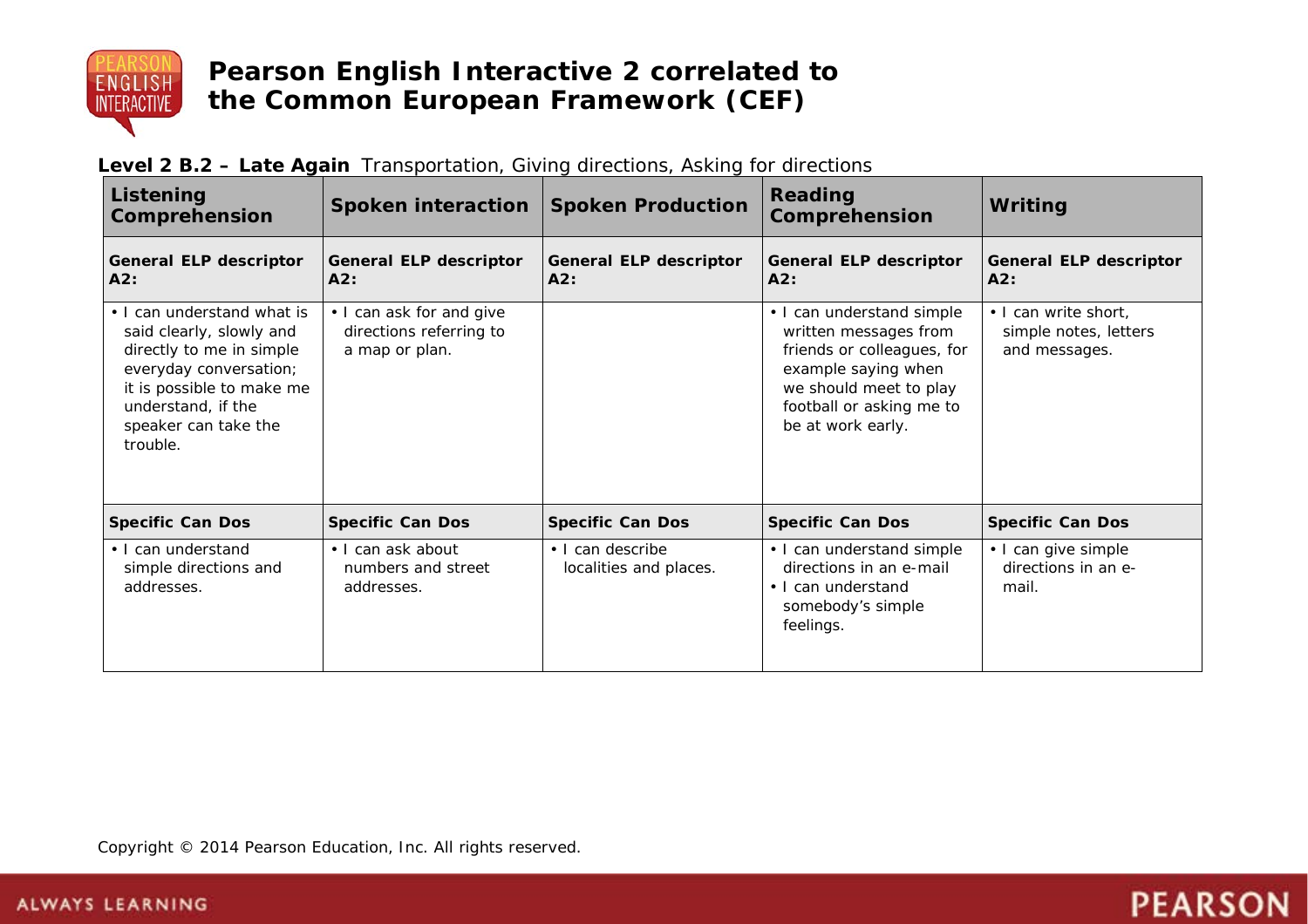

| Listening<br>Comprehension                                                                                                                                                                                                                                                                                               | Spoken interaction                                                                                                                                  | <b>Spoken Production</b>                   | Reading<br>Comprehension                                                                                                                                               | Writing                                                                                                 |
|--------------------------------------------------------------------------------------------------------------------------------------------------------------------------------------------------------------------------------------------------------------------------------------------------------------------------|-----------------------------------------------------------------------------------------------------------------------------------------------------|--------------------------------------------|------------------------------------------------------------------------------------------------------------------------------------------------------------------------|---------------------------------------------------------------------------------------------------------|
| <b>General ELP descriptor</b><br>A2:                                                                                                                                                                                                                                                                                     | <b>General ELP descriptor</b><br>A2:                                                                                                                | <b>General ELP descriptor</b><br>A2:       | General ELP descriptor<br>A2:                                                                                                                                          | <b>General ELP descriptor</b><br>A2:                                                                    |
| • I can generally identify<br>the topic of discussion<br>around me when<br>people speak slowly<br>and clearly.<br>• I can understand what<br>is said clearly, slowly<br>and directly to me in<br>simple everyday<br>conversation; it is<br>possible to make me<br>understand, if the<br>speaker can take the<br>trouble. | • I can make and<br>respond to invitations.<br>• I can discuss with<br>other people what to<br>do, where to go and<br>make arrangements to<br>meet. |                                            | • I can understand short<br>narratives about<br>everyday things<br>dealing with topics<br>which are familiar to<br>me if the text is<br>written in simple<br>language. | . I can write short,<br>simple notes, letters<br>and messages.                                          |
| <b>Specific Can Dos</b>                                                                                                                                                                                                                                                                                                  | <b>Specific Can Dos</b>                                                                                                                             | <b>Specific Can Dos</b>                    | <b>Specific Can Dos</b>                                                                                                                                                | <b>Specific Can Dos</b>                                                                                 |
| • I can understand basic<br>information about<br>future plans.<br>· I can understand a<br>short, simple speech.                                                                                                                                                                                                          | • I can ask about and<br>confirm simple future<br>plans.<br>• I can ask for and give<br>basic advice.                                               | • I can talk about simple<br>future plans. | • I can understand<br>simple invitations.<br>• I can understand a<br>simple, factual article.                                                                          | • I can write a simple<br>invitation in short<br>sentences.<br>• I can describe basic<br>future events. |

**PEARSON** 

## **Level 2 B.3 – Weekend Plans** Invitations asking about and confirming plans, Suggestions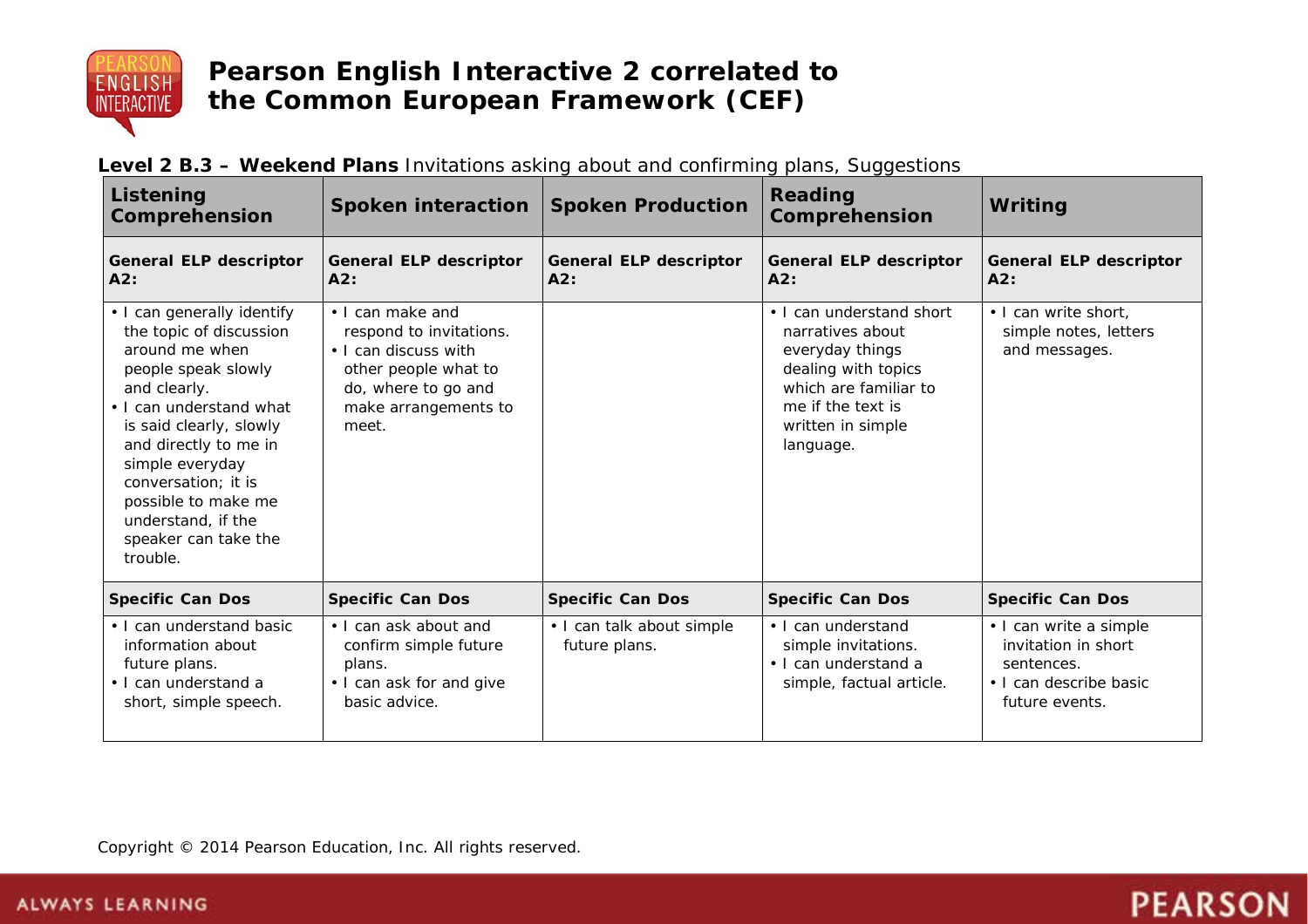

| Listening<br>Comprehension                                                                                                                                                                                     | Spoken interaction                                                      | <b>Spoken Production</b>                                                            | Reading<br>Comprehension                                                                                                                                                                                                                                                                                                                     | Writing                                                                                                                                                                                                         |
|----------------------------------------------------------------------------------------------------------------------------------------------------------------------------------------------------------------|-------------------------------------------------------------------------|-------------------------------------------------------------------------------------|----------------------------------------------------------------------------------------------------------------------------------------------------------------------------------------------------------------------------------------------------------------------------------------------------------------------------------------------|-----------------------------------------------------------------------------------------------------------------------------------------------------------------------------------------------------------------|
| <b>General ELP descriptor</b><br>A2:                                                                                                                                                                           | <b>General ELP descriptor</b><br>A2:                                    | <b>General ELP descriptor</b><br>A2:                                                | <b>General ELP descriptor</b><br>A2:                                                                                                                                                                                                                                                                                                         | <b>General ELP descriptor</b><br>A2:                                                                                                                                                                            |
| · I can recognize phrases,<br>words and expressions<br>related to areas of most<br>immediate priority (e.g.<br>very basic personal and<br>family information,<br>shopping, local<br>geography,<br>employment). | · I can make simple<br>transactions in shops,<br>post offices or banks. | · I can make simple<br>purchases by stating<br>what I want and<br>asking the price. | • I can understand short<br>narratives about<br>everyday things dealing<br>with topics which are<br>familiar to me if the text<br>is written in simple<br>language.<br>• I can identify important<br>information in texts in<br>which numbers and<br>names play an important<br>role and which are clearly<br>structured and<br>illustrated. | . I can write short,<br>simple notes, letters<br>and messages.<br>· I can describe an<br>event in simple<br>sentences and report<br>what happened when<br>and where (for<br>example a party or an<br>accident). |
| <b>Specific Can Dos</b>                                                                                                                                                                                        | <b>Specific Can Dos</b>                                                 | <b>Specific Can Dos</b>                                                             | <b>Specific Can Dos</b>                                                                                                                                                                                                                                                                                                                      | <b>Specific Can Dos</b>                                                                                                                                                                                         |
| • I can identify simple food<br>items.<br>• I can understand<br>expressions about<br>shopping.<br>• I can understand simple<br>expressions of regret.                                                          | • I can shop for food at<br>a supermarket.                              | • I can talk about<br>different food items.                                         | • I can understand simple<br>activities and events in<br>the past.<br>• I can understand a<br>simple, factual article.<br>• I can understand<br>connecting words used<br>to indicate the<br>chronological order of<br>events.                                                                                                                | • I can write about food<br>items and use simple<br>quantifiers.                                                                                                                                                |

#### **Level 2 B.4 – Excellent Choice** Responsibilities, Talk about activities and events

Copyright © 2014 Pearson Education, Inc. All rights reserved.

# **PEARSON**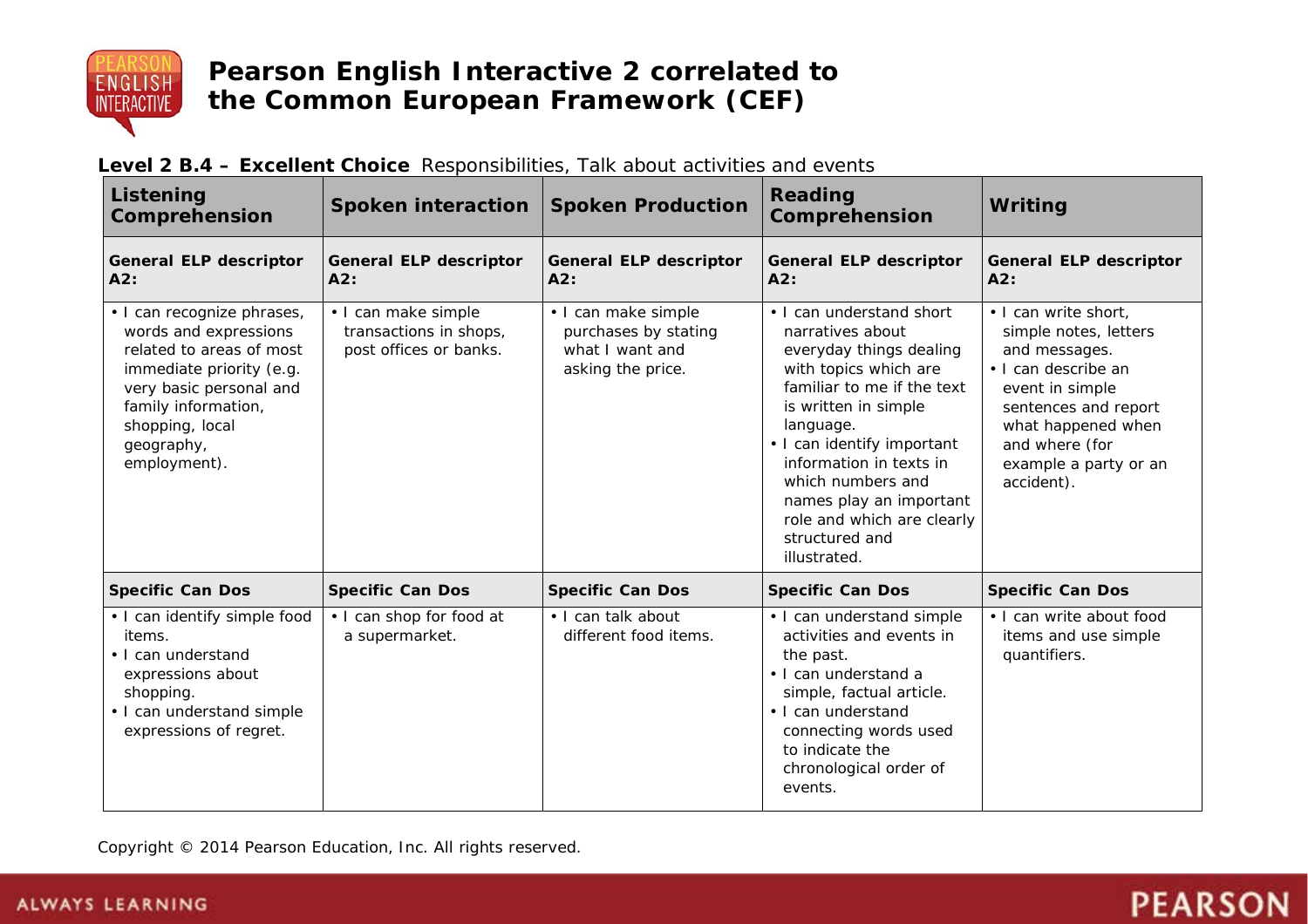

| Listening<br>Comprehension                                                                                                                                                  | <b>Spoken interaction</b>            | <b>Spoken Production</b>             | <b>Reading</b><br>Comprehension                                                                                                                                        | Writing                                                                                                                                                                                                                                                                                                              |
|-----------------------------------------------------------------------------------------------------------------------------------------------------------------------------|--------------------------------------|--------------------------------------|------------------------------------------------------------------------------------------------------------------------------------------------------------------------|----------------------------------------------------------------------------------------------------------------------------------------------------------------------------------------------------------------------------------------------------------------------------------------------------------------------|
| <b>General ELP descriptor</b><br>A2:                                                                                                                                        | <b>General ELP descriptor</b><br>A2: | <b>General ELP descriptor</b><br>A2: | <b>General ELP descriptor</b><br>A2:                                                                                                                                   | <b>General ELP descriptor</b><br>A2:                                                                                                                                                                                                                                                                                 |
| • I can understand the<br>essential information<br>in short recorded<br>passages dealing with<br>predictable everyday<br>matters which are<br>spoken slowly and<br>clearly. |                                      |                                      | • I can understand short<br>narratives about<br>everyday things<br>dealing with topics<br>which are familiar to<br>me if the text is<br>written in simple<br>language. | . I can write short,<br>simple notes, letters<br>and messages.<br>• I can write about<br>aspects of my<br>everyday life in simple<br>phrases and sentences<br>(people, places, job,<br>school, family,<br>hobbies).<br>• I can link groups of<br>words with simple<br>connectors like "and",<br>"but" and "because". |
| <b>Specific Can Dos</b>                                                                                                                                                     | <b>Specific Can Dos</b>              | <b>Specific Can Dos</b>              | <b>Specific Can Dos</b>                                                                                                                                                | <b>Specific Can Dos</b>                                                                                                                                                                                                                                                                                              |
| • I can understand a<br>simple phone<br>conversation.<br>• I can understand<br>simple advice and<br>feelings.                                                               | • I can ask for and give<br>advice.  | · I can talk about<br>feelings.      | • I can understand a<br>short factual text on<br>giving advice.                                                                                                        | • I can write a short text<br>giving simple advice<br>and opinions.                                                                                                                                                                                                                                                  |

## **Level 2 B.5 – Sound Advice** Relationships, friends and dating. Asking for and giving advice

Copyright © 2014 Pearson Education, Inc. All rights reserved.

# **PEARSON**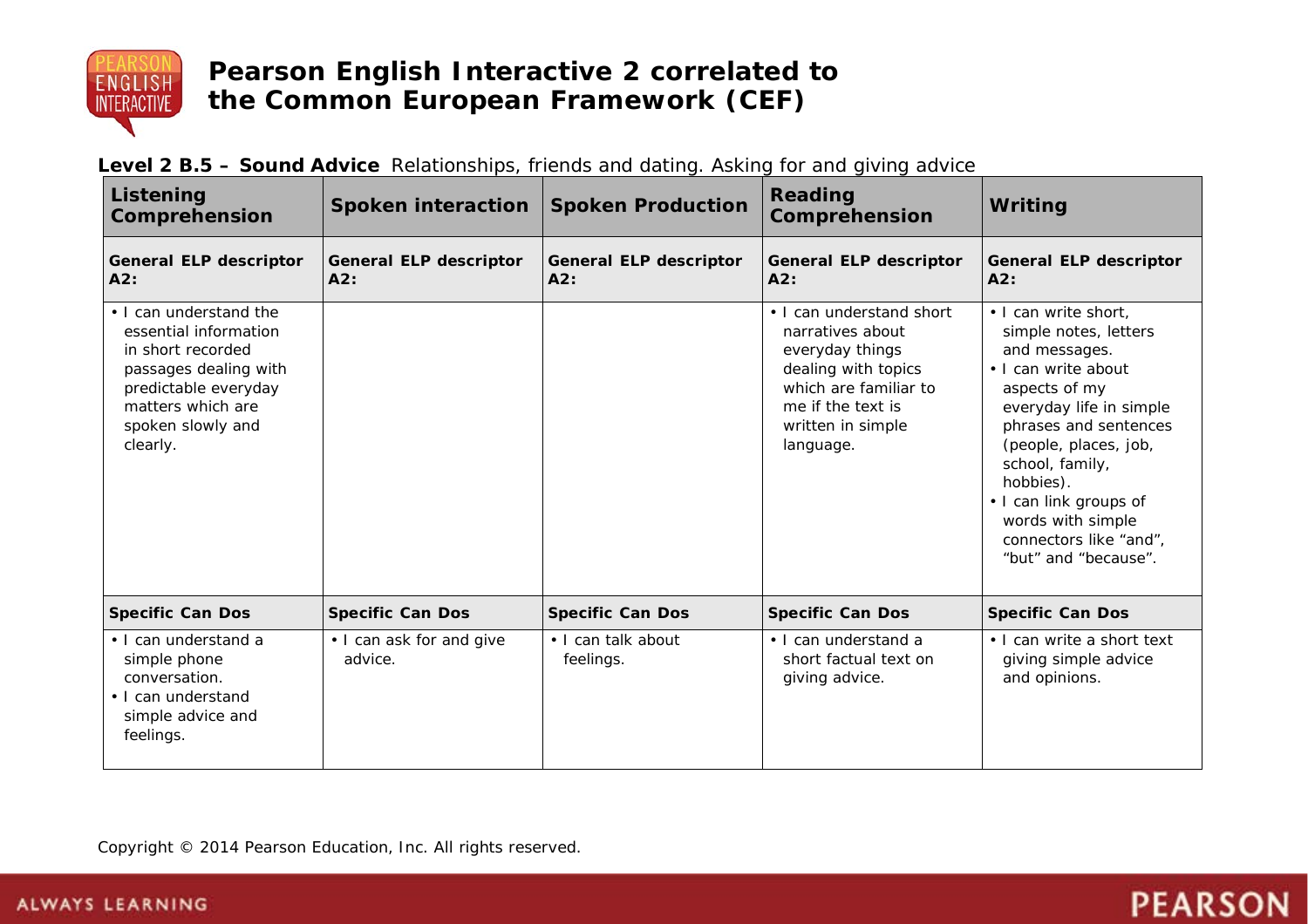

**Level 2 C.1 – Welcome back Travel and travel problems.** Reporting and responding, sympathizing. Talking about past events.

| Listening<br>Comprehension                                                                                                                                                                             | Spoken interaction                                                                                     | <b>Spoken Production</b>                                                         | Reading<br>Comprehension                                                                                                                                                                                                                                                                            | Writing                                                                                                                                       |
|--------------------------------------------------------------------------------------------------------------------------------------------------------------------------------------------------------|--------------------------------------------------------------------------------------------------------|----------------------------------------------------------------------------------|-----------------------------------------------------------------------------------------------------------------------------------------------------------------------------------------------------------------------------------------------------------------------------------------------------|-----------------------------------------------------------------------------------------------------------------------------------------------|
| <b>General ELP descriptor</b><br>A2:                                                                                                                                                                   | <b>General ELP descriptor</b><br>A2:                                                                   | <b>General ELP descriptor</b><br>A2:                                             | <b>General ELP descriptor</b><br>A2:                                                                                                                                                                                                                                                                | <b>General ELP descriptor</b><br>A2:                                                                                                          |
| • I can understand what<br>is said clearly, slowly<br>and directly to me in<br>simple everyday<br>conversation; it is<br>possible to make me<br>understand, if the<br>speaker can take the<br>trouble. | • I can get simple<br>information about<br>travel.<br>• I can ask how people<br>are and react to news. | • I can give short, basic<br>descriptions of events.                             | • I can understand a<br>simple personal letter in<br>which the writer tells or<br>asks me about aspects<br>of everyday life.<br>• I can understand short<br>narratives about<br>everyday things dealing<br>with topics which are<br>familiar to me if the text<br>is written in simple<br>language. | • I can describe an<br>event in simple<br>sentences and report<br>what happened when<br>and where (for<br>example a party or an<br>accident). |
| <b>Specific Can Dos</b>                                                                                                                                                                                | <b>Specific Can Dos</b>                                                                                | <b>Specific Can Dos</b>                                                          | <b>Specific Can Dos</b>                                                                                                                                                                                                                                                                             | <b>Specific Can Dos</b>                                                                                                                       |
| • I can understand a<br>person talking about<br>past events.<br>• I can understand simple<br>information about travel<br>and travel problems.                                                          |                                                                                                        | • I can describe past<br>events and talk about<br>problems related to<br>travel. | · I can understand a<br>simple letter describing<br>travel and travel<br>problems.                                                                                                                                                                                                                  | • I can write a simple<br>letter of complaint<br>about a travel<br>problem.<br>· I can describe a simple<br>set of past events.               |

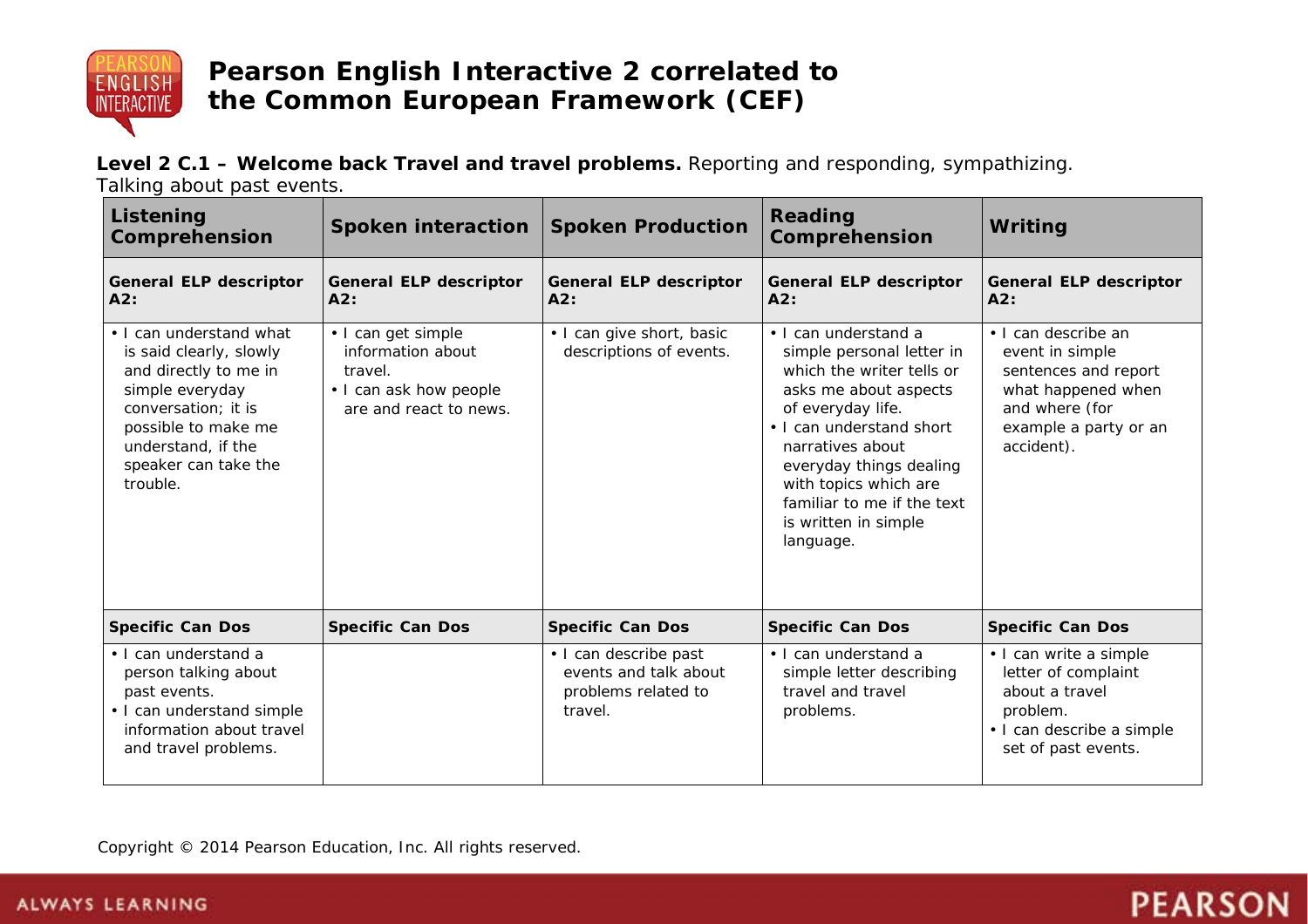

| Listening<br>Comprehension                                                                                                                                                                                        | <b>Spoken interaction</b>                                                          | <b>Spoken Production</b>             | Reading<br>Comprehension                                                                                                                                                                                               | Writing                                                                                                            |
|-------------------------------------------------------------------------------------------------------------------------------------------------------------------------------------------------------------------|------------------------------------------------------------------------------------|--------------------------------------|------------------------------------------------------------------------------------------------------------------------------------------------------------------------------------------------------------------------|--------------------------------------------------------------------------------------------------------------------|
| <b>General ELP descriptor</b><br>A2:                                                                                                                                                                              | <b>General ELP descriptor</b><br>A2:                                               | <b>General ELP descriptor</b><br>A2: | <b>General ELP descriptor</b><br>A2:                                                                                                                                                                                   | <b>General ELP descriptor</b><br>A2:                                                                               |
| · I can recognize<br>phrases, words and<br>expressions related to<br>areas of most<br>immediate priority<br>(e.g. very basic<br>personal and family<br>information, shopping,<br>local geography,<br>employment). | . I can say what I like<br>and dislike.                                            | • I can describe where I<br>live.    | • I can skim small<br>advertisements in<br>newspapers, locate<br>the heading or column<br>I want and identify the<br>most important pieces<br>of information (price<br>and size of<br>apartments, cars,<br>computers). |                                                                                                                    |
| <b>Specific Can Dos</b>                                                                                                                                                                                           | <b>Specific Can Dos</b>                                                            | <b>Specific Can Dos</b>              | <b>Specific Can Dos</b>                                                                                                                                                                                                | <b>Specific Can Dos</b>                                                                                            |
| • I can understand a<br>simple description of a<br>location.                                                                                                                                                      | • I can start and finish a<br>basic conversation<br>about renting an<br>apartment. | • I can make simple<br>comparisons.  | • I can understand key<br>points in an advert<br>about housing.                                                                                                                                                        | • I can write a short<br>description about<br>housing<br>• I can make simple<br>comparisons in short<br>sentences. |

**PEARSON** 

### **Level 2 C.2 – A Better Place** Housing Showing, responding, comparing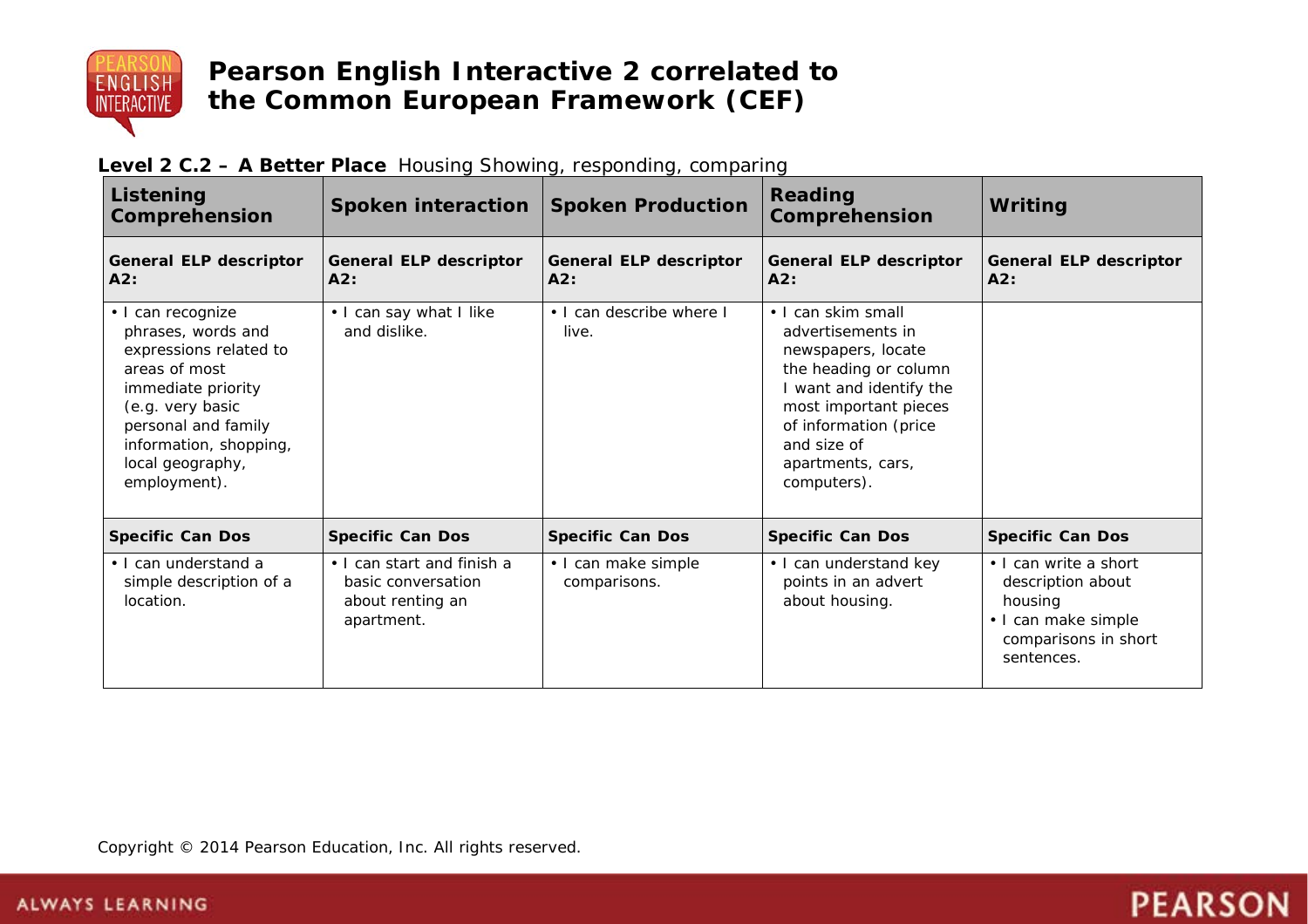

**Level 2 C.3 – Somewhere Around Here** Background, geography – Describing Places and comparing places

| Listening<br>Comprehension                                                                                                                                                                                        | <b>Spoken interaction</b>                                                     | <b>Spoken Production</b>                                                       | Reading<br>Comprehension                                                                                                         | Writing                                                                  |
|-------------------------------------------------------------------------------------------------------------------------------------------------------------------------------------------------------------------|-------------------------------------------------------------------------------|--------------------------------------------------------------------------------|----------------------------------------------------------------------------------------------------------------------------------|--------------------------------------------------------------------------|
| <b>General ELP descriptor</b><br>A2:                                                                                                                                                                              | <b>General ELP descriptor</b><br>A2:                                          | <b>General ELP descriptor</b><br>A2:                                           | <b>General ELP descriptor</b><br>A2:                                                                                             | <b>General ELP descriptor</b><br>A2:                                     |
| · I can recognize<br>phrases, words and<br>expressions related to<br>areas of most<br>immediate priority<br>(e.g. very basic<br>personal and family<br>information, shopping,<br>local geography,<br>employment). |                                                                               | · I can describe myself,<br>my family and other<br>people.                     | • I can find the most<br>important information<br>on leisure activities,<br>travel, exhibitions etc.<br>in information leaflets. | . I can write short,<br>simple notes, letters<br>and messages.           |
| <b>Specific Can Dos</b>                                                                                                                                                                                           | <b>Specific Can Dos</b>                                                       | <b>Specific Can Dos</b>                                                        | <b>Specific Can Dos</b>                                                                                                          | <b>Specific Can Dos</b>                                                  |
| • I can understand<br>simple descriptions of<br>immediate family.<br>• I can understand<br>simple information<br>about a geographical<br>location.                                                                | • I can take part in a<br>factual conversation<br>about family and<br>origin. | • I can talk about where<br>am from and<br>describe geographical<br>locations. | • I can understand basic<br>information in a travel<br>brochure.<br>• I can understand basic<br>vocabulary about<br>travel.      | • I can write a short<br>description defining<br>location for a meeting. |

**PEARSON**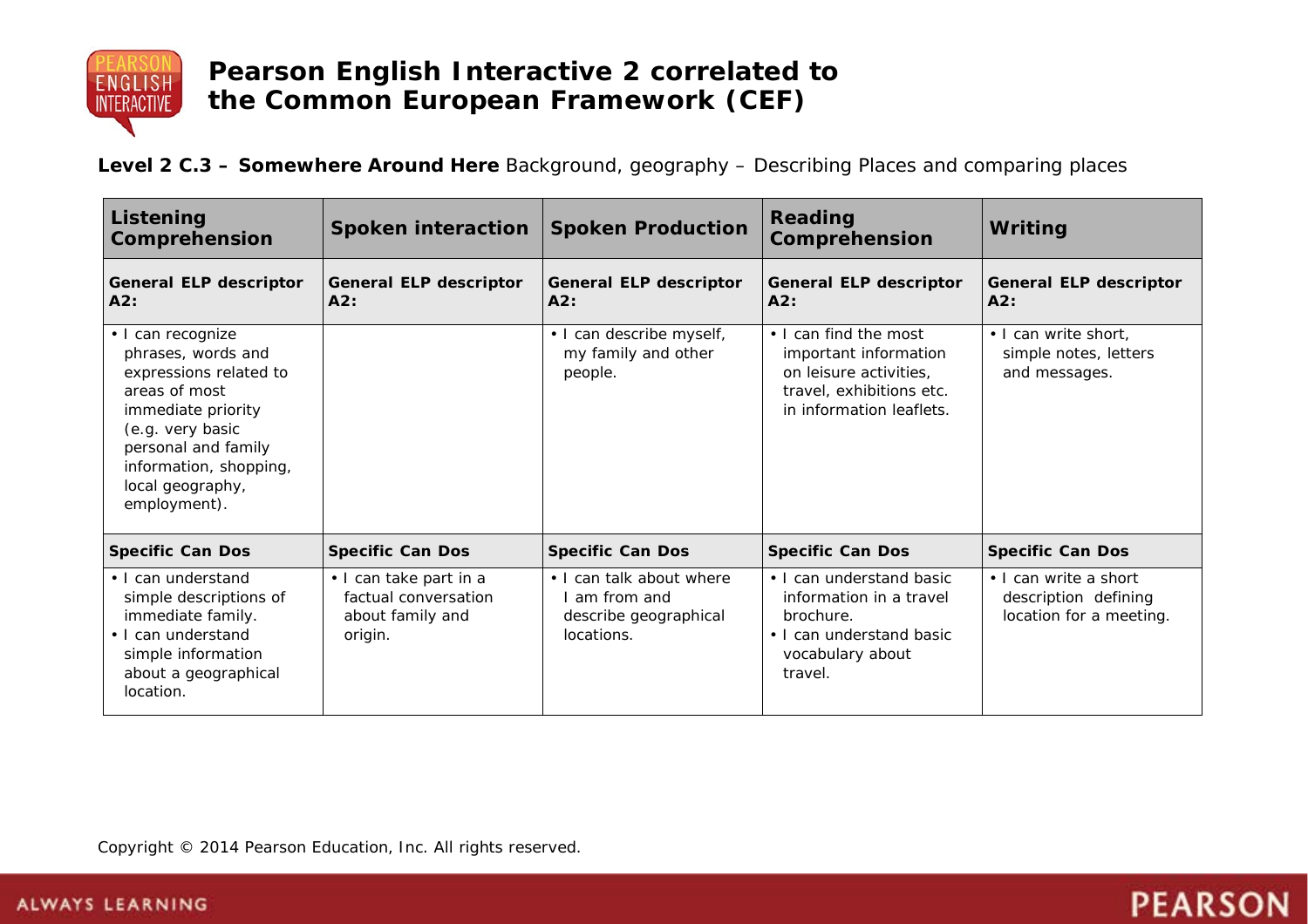

**Level 2 C.4 – It's Spicy** Culture, New things. Asking about and explaining cultural items

| Listening<br><b>Comprehension</b>                                                                                                                                                                                 | Spoken interaction   Spoken Production                                       |                                      | Reading<br><b>Comprehension</b>                                                                                                                                                                                                                                                                            | Writing                                                        |
|-------------------------------------------------------------------------------------------------------------------------------------------------------------------------------------------------------------------|------------------------------------------------------------------------------|--------------------------------------|------------------------------------------------------------------------------------------------------------------------------------------------------------------------------------------------------------------------------------------------------------------------------------------------------------|----------------------------------------------------------------|
| <b>General ELP descriptor</b><br>A2:                                                                                                                                                                              | General ELP descriptor<br>AA2:                                               | <b>General ELP descriptor</b><br>A2: | <b>General ELP descriptor</b><br>A2:                                                                                                                                                                                                                                                                       | <b>General ELP descriptor</b><br>A2:                           |
| · I can recognize<br>phrases, words and<br>expressions related to<br>areas of most<br>immediate priority<br>(e.g. very basic<br>personal and family<br>information, shopping,<br>local geography,<br>employment). |                                                                              |                                      | • I can find the most<br>important information<br>on leisure activities,<br>travel, exhibitions etc.<br>in information leaflets.<br>• I can understand short<br>narratives about<br>everyday things<br>dealing with topics<br>which are familiar to<br>me if the text is<br>written in simple<br>language. | . I can write short,<br>simple notes, letters<br>and messages. |
| <b>Specific Can Dos</b>                                                                                                                                                                                           | <b>Specific Can Dos</b>                                                      | <b>Specific Can Dos</b>              | <b>Specific Can Dos</b>                                                                                                                                                                                                                                                                                    | <b>Specific Can Dos</b>                                        |
| • I can understand<br>simple information on<br>cultural items (such as<br>food).                                                                                                                                  | • I can get simple<br>information about<br>cultural items (such as<br>food). |                                      | • I can understand<br>simple descriptive<br>texts about special<br>events.                                                                                                                                                                                                                                 | • I can write a short<br>description about a<br>special event. |